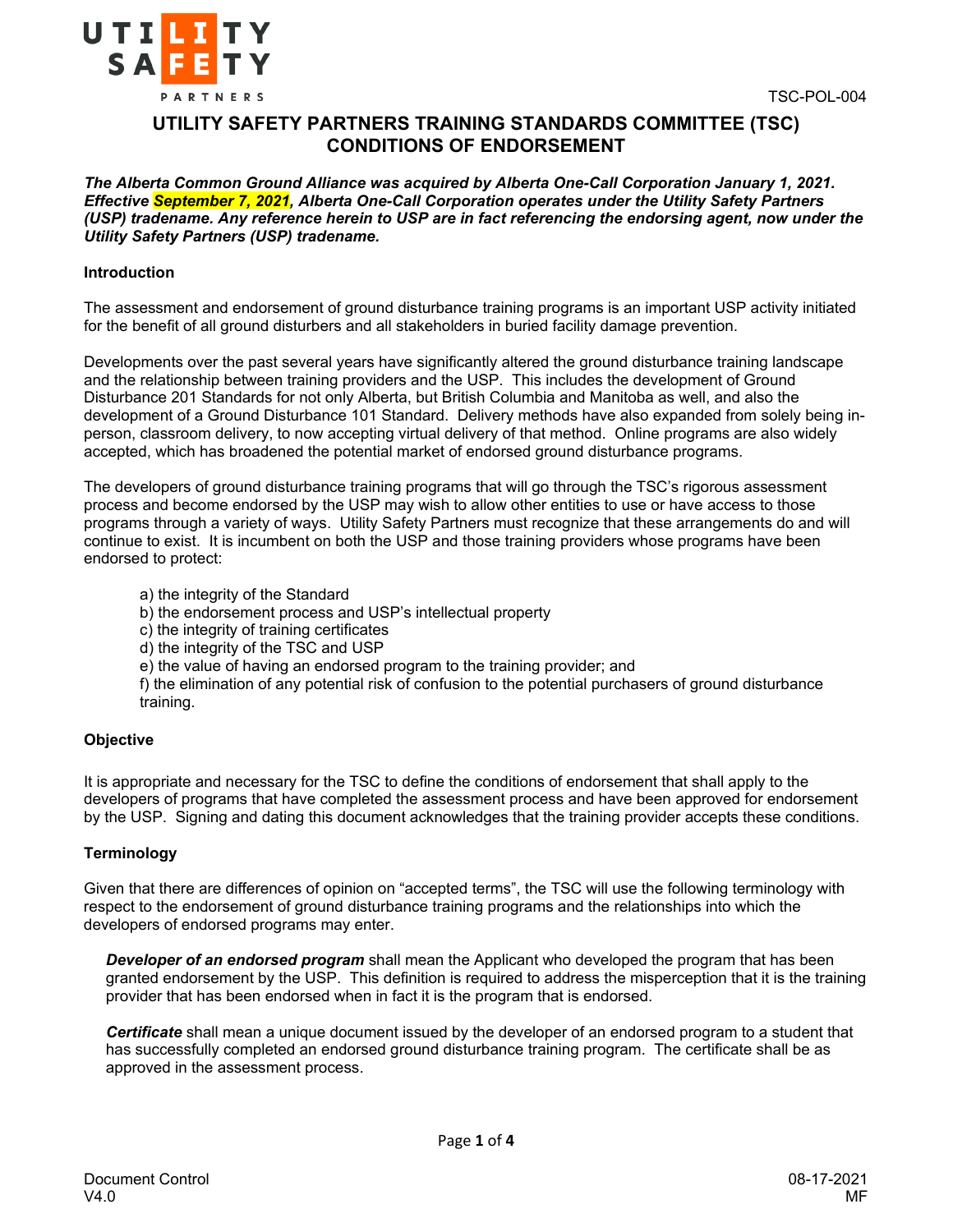

*Instructor* shall mean a qualified individual that presents an endorsed ground disturbance training program to students in a classroom environment, but are not necessarily an employee of the developer. Instructors shall meet the requirements of the assessment process.

*Employee Instructor* shall mean a qualified individual that presents an endorsed ground disturbance training program to students in a classroom environment as an employee of the developer of the endorsed program. These Instructors shall meet the requirements of the assessment process.

*Contract Instructor* shall mean a qualified individual or qualified employee of a separate legal entity that, under a written agreement with the developer of an endorsed program, offers that program for sale to the public or offers that program to the employees of the separate legal entity.

*Licensed Training Provider* shall mean an individual or separate legal entity that, under a written agreement with the developer of an endorsed training program, provides that program through a learning management system (LMS) other than one approved during the program assessment process.

*Retailer* shall mean an individual or separate legal entity that, under a written agreement with the developer of an endorsed online program, offers that program for sale to the public.

*Additional, Second or Alternate LMS* shall mean any learning management system other than one approved during the program assessment process.

## **Conditions of Endorsement Related to Certificates**

Certificates shall only be issued by the developer of an endorsed program, and shall only include the content and format approved during the assessment process.

## **Conditions of Endorsement Related to Instructors and Contract Instructors (Classroom Delivery)**

There are several potential relationships between the developer of an endorsed program and other individuals or legal entities though which a program may be presented. All instructors, whether employed by the training provider or under contract, must meet all requirements of the assessment process. Definitions of each type of instructor can be found above.

In addition to the contract instructor definition described above, the developer of an endorsed program could also develop a written contract with a legal entity, such as an association, community college, or a utility or buried facility operator, to present the endorsed program to the public or its employees. In any of these scenarios, the legal entity may use one or more of its employees as instructors, provided they meet the requirements of the assessment process. It must be noted, however, that being under contract to provide the endorsed program does not mean that the legal entity shall be considered endorsed by the USP.

## **Conditions of Endorsement Related to Course Materials (Classroom Delivery)**

All student program manuals and associated course materials provided by or used shall be clearly marked with the name and logo of the developer of the endorsed program. No identification of any other individual or entity, other than the USP and the instructor's name (if contract) shall appear on the materials. It shall be very obvious to the purchaser of the training and the student that the material has been created by the developer of the endorsed program.

All communications, advertising and other marketing materials used by a contract instructor or the separate legal entity that employs the contract instructor with respect to the endorsed program must clearly state that the program to be presented is that of the developer of the endorsed program.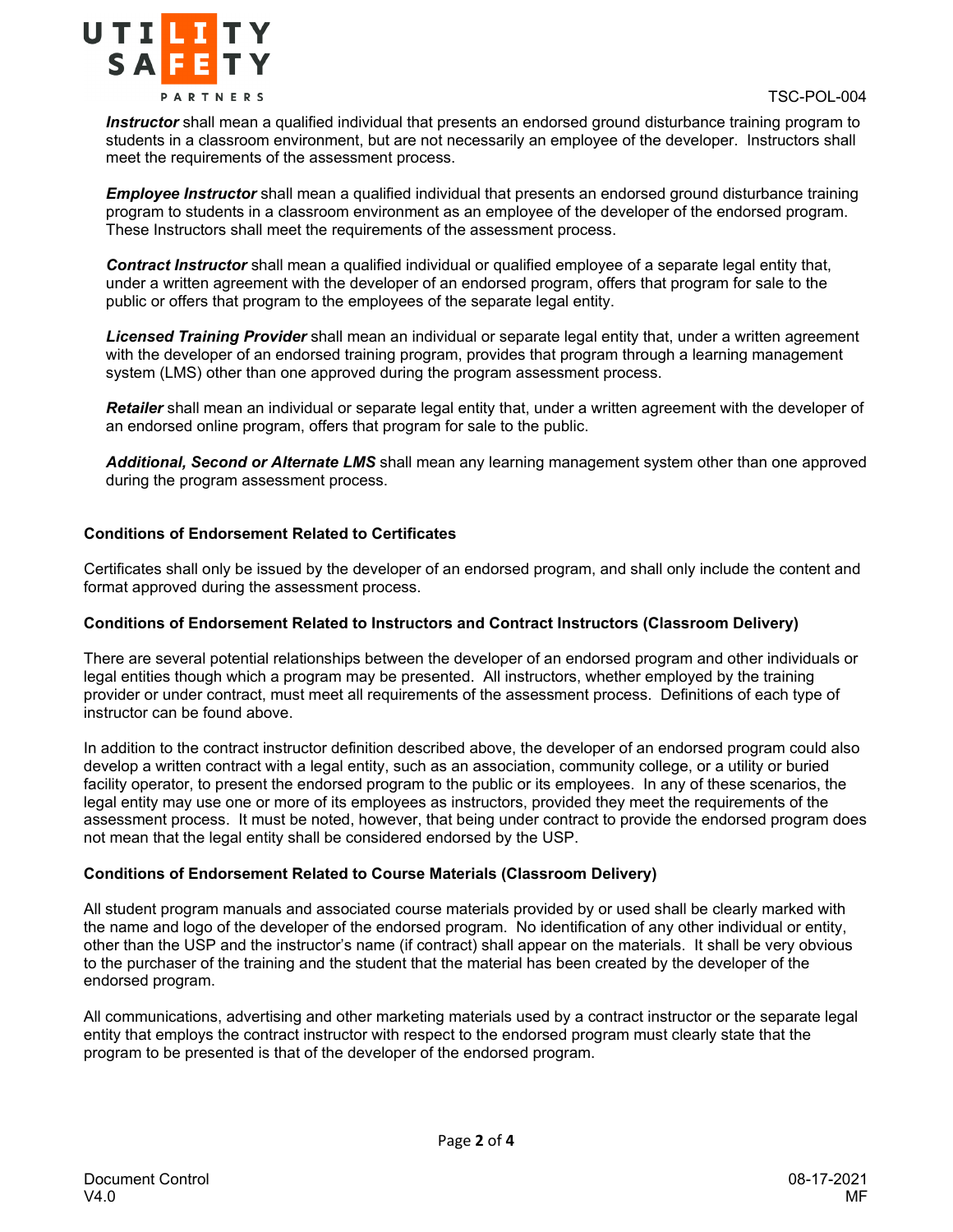

#### **Conditions of Endorsement Related to Retailers (Online Delivery)**

Where the developer of an endorsed online program allows retailers to offer the endorsed program, the program must remain on the LMS that was approved during the program assessment process. The retailer shall not be able to alter or modify the program, and purchasers shall only be given access to the endorsed program through a link to the developer's approved LMS.

All communications, advertising and other marketing materials used by a retailer with respect to the endorsed program must clearly state that the program to be presented is that of the developer of the endorsed program.

#### **Conditions of Endorsement Related to Changes of an LMS**

Where the developer of an endorsed program wishes to offer the program on a different LMS than the one approved during the assessment process, or make any changes to the approved LMS, the developer shall certify to the USP, in writing, that:

- a) the LMS properties identified and approved in the Stage II application have not been degraded or compromised
- b) the approved Stage I application requirements have not been altered or compromised
- c) the proposed change meets the requirements of the program assessment process

Written permission is not required for the correction of typos or other similar editorial changes that do not affect the content of the program. No alterations can be made to the endorsed program or approved LMS system that contradict the requirements of the endorsement process. Depending on the particular circumstances, new Stage I and/or II Applications and Reviews may be required, and possibly a Stage III Audit as well.

The USP would entertain client specific programs under special circumstances. The application for changes, however, must be approved in writing by the USP, and must also ensure that the developer is only planning to add content to the already endorsed program and not delete content. The TSC will consider each such application on its own merits.

#### **General Conditions of Endorsement**

The term of endorsement is three (3) calendar years. To maintain continuity of endorsement, the training provider must remain active and in good standing with the USP and attend a minimum of three (3) TSC meetings annually. The developer of an endorsed program must apply for and be granted re-endorsement of the program prior to the expiration of the term of endorsement. Application for re-endorsement requires completing the Re-Endorsement Application form, which will be reviewed and approved by an auditor, as well as a full Stage III audit.

Continuous endorsement of a program is dependent on the developer of an endorsed program's retaining ownership and control of the endorsed program at all times. Endorsement shall not survive the outright sale of an endorsed program to another entity. The purchasing entity would need to apply for endorsement in its own name.

In the situation where the developer of an endorsed program merges with or is purchased by another legal entity, the developer of the endorsed program would need to make application to the TSC, defining the new program ownership and control situation and requesting uninterrupted continuation of endorsement. Each situation would be assessed by the TSC on its own merits, considering the USP's responsibilities listed in the Introduction of this document.

The maintenance of student training records shall meet the requirements listed in Stage II of the assessment process. In addition, the developer of an endorsed program shall remit quarterly fees of \$2/student certificate, effective July 1, 2020, and as revised from time to time by the USP Executive. This revenue will be in addition to the fees associated with the various stages of the assessment/endorsement process.